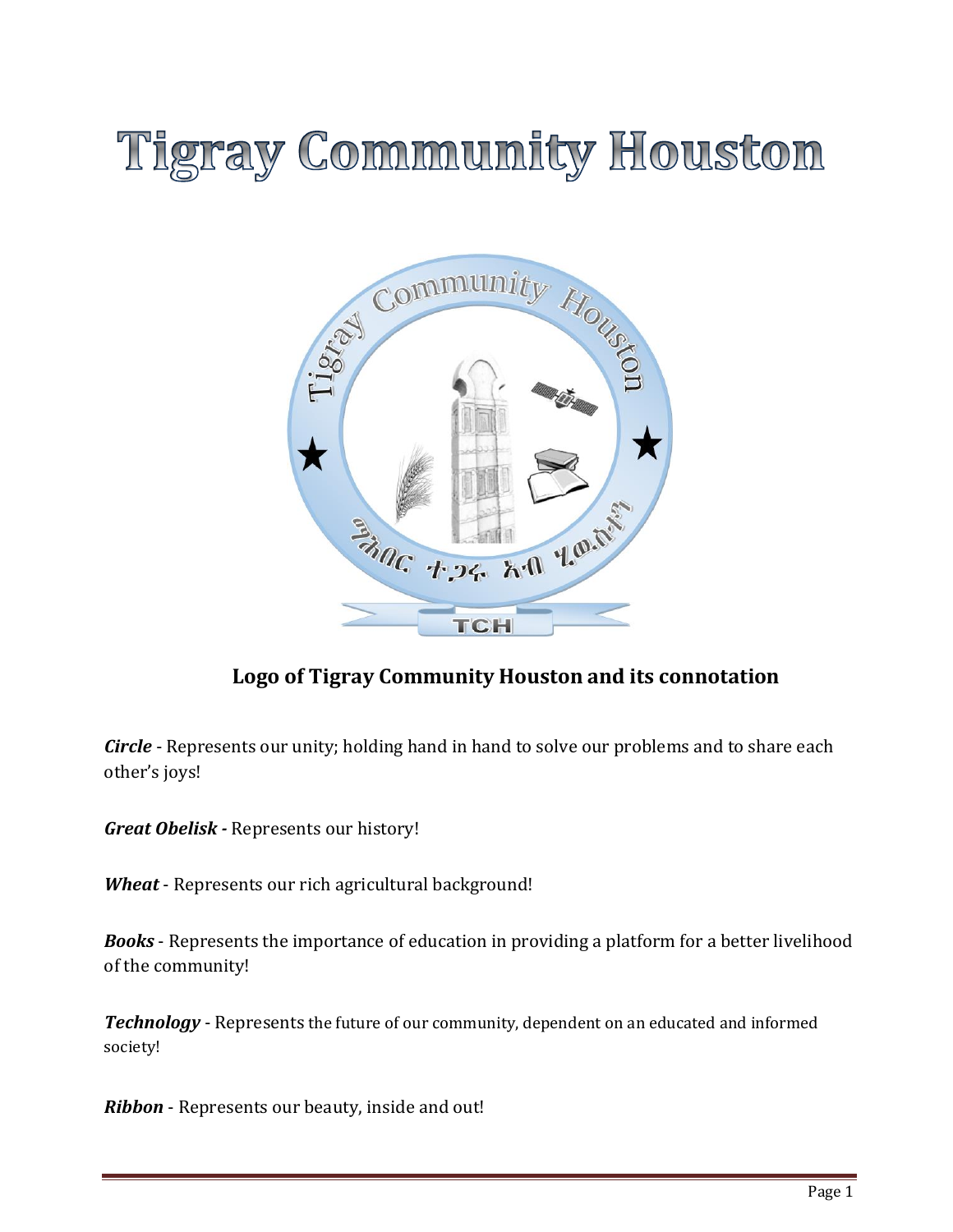# **Organizational Structure of Tigray Community Houston**



#### **Introduction**

Upon perceiving the necessity, we Tigriyans and our family who reside in Houston, TX and its surroundings have adopted a non-profit institution known as **"Tigray Community Houston"** here under referred as "Community" to:

- Strengthen our brotherhood and friendship;
- Share happiness and challenges;
- Unite our skills, experience time and finance to promote our common goal;
- Bestow love, mutual respect and understanding, and our Ethiopian identity to our children;

This institution can accomplish its goals for which it has been established when:-

• Members' participation emanates from understanding of their rights and responsibilities;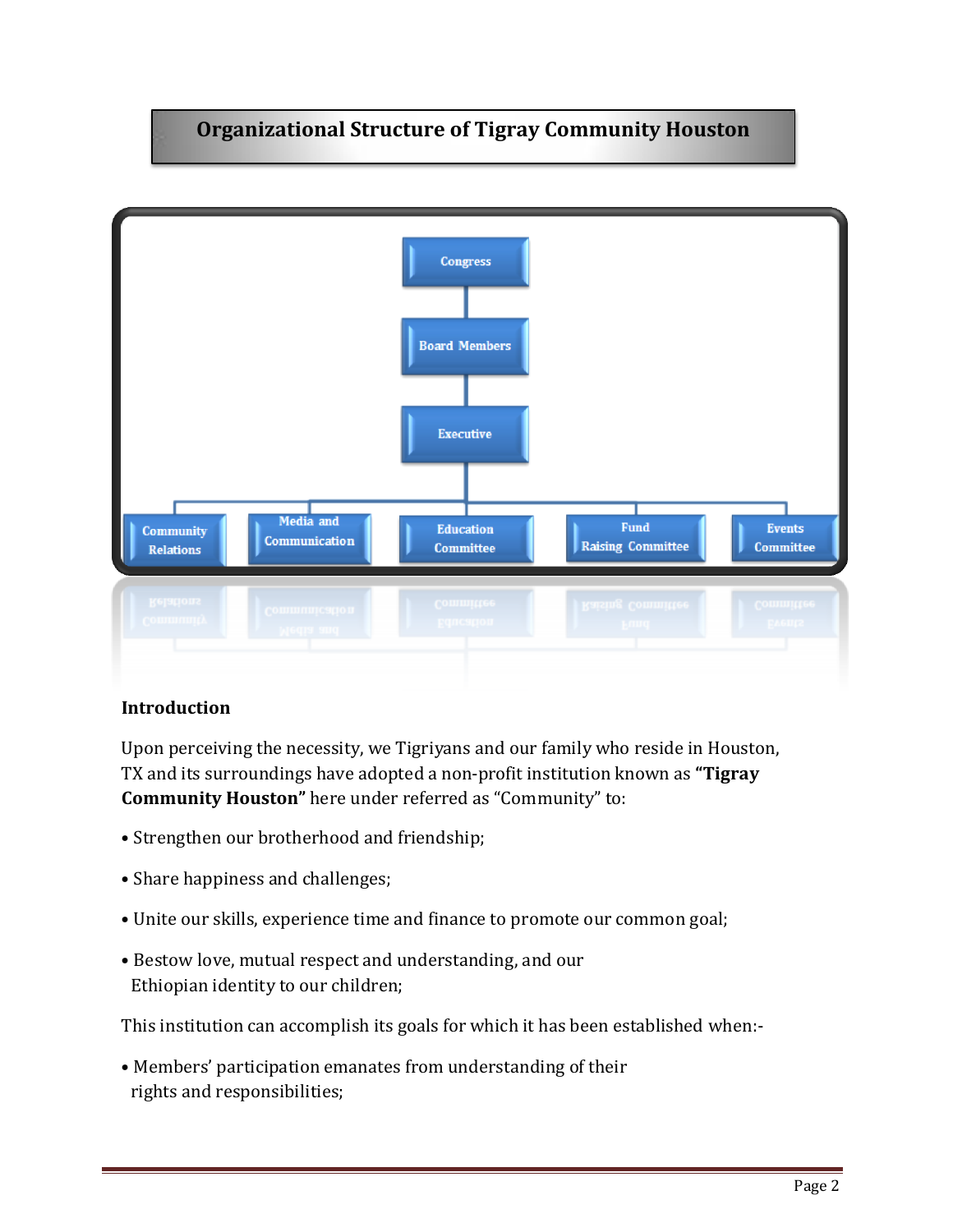• There exists a bylaw that states clearly their powers and responsibilities. We are therefore, firmly convinced and have adopted the following bylaw to enable those leaders, who are elected by members and accepted responsibility to execute their accountability effectively and efficiently.

## **1- Short Tile**

This bylaw can be referred to as "Bylaw of Tigray Community Houston"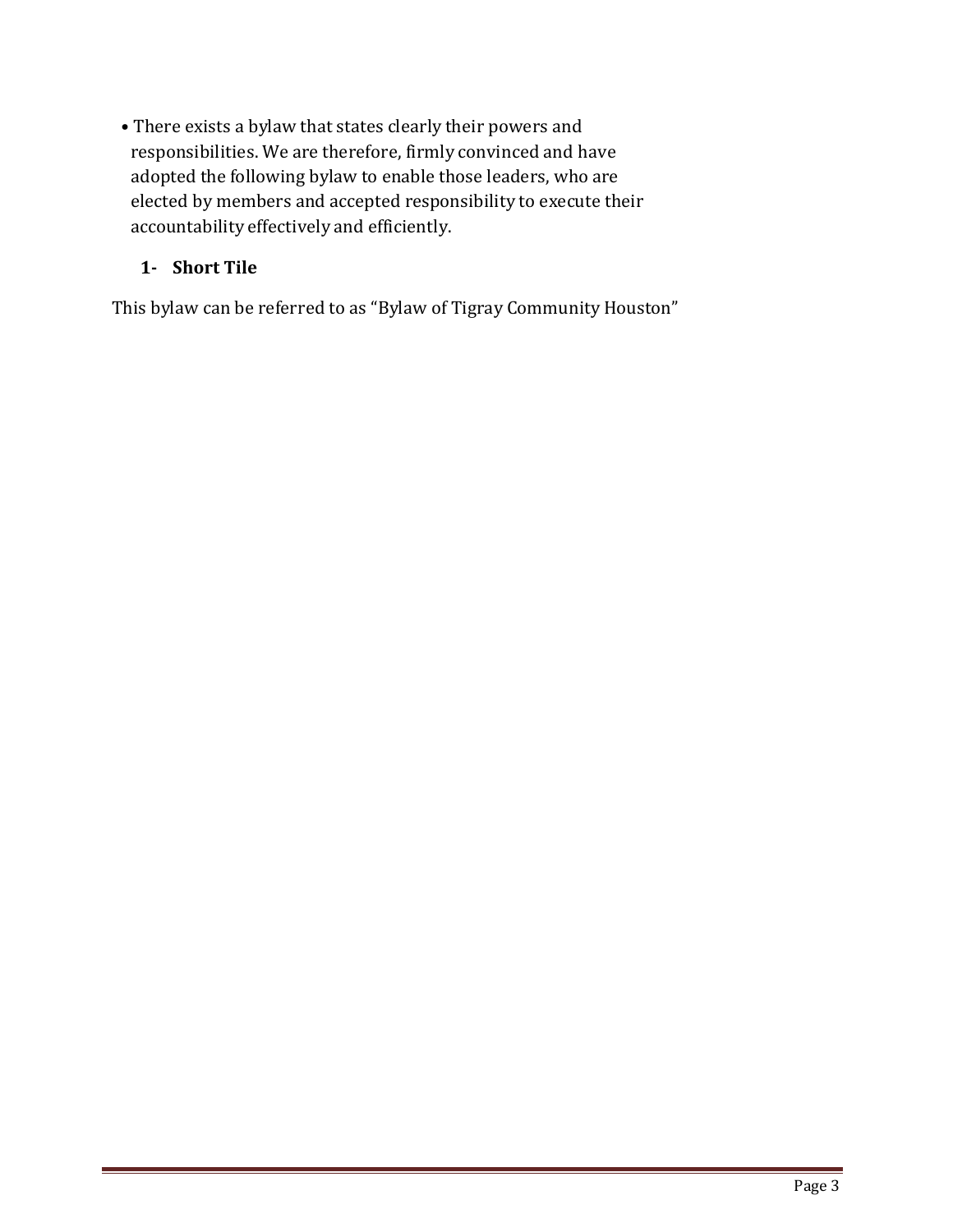# **2- E f f e c t i v e Date**

Tigray Community Houston, TX bylaw will be effective from the date the congress of the community adopted the bylaw on Month, Day, 2017.

# **3- D e f i n i t i o n**

Unless the context otherwise requires, the following words and phrases contained in this byelaw will have the following meaning:-

1. Member means a Tigriyan and his/her family by birth and/or by marriage, which has completed membership form, registered as a member and pays membership fee. It also includes those who are not Tigriyans by birth but born or grown up in Tigray.

2. Bylaw means a legal document where this community is administered and directed by.

3. Family member means Tigriyans by birth and non Tigriyans related by marriage and their children.

4. Dependents mean children (including adopted) and parents who reside with and are looked after by heads of family, members, and who have registered them as dependents. Higher education students who live far from their home qualifies as dependent only and until they start earning their own income.

5. Congress means annual general meeting of members held every year.

6. Urgent congress means a general meeting of members held on necessity.

7. Houston and its surroundings mean all Tigriyans residing in Houston and the surrounding areas. Regardless of its distance, Tigriyans who reside in distant places, who satisfy membership requirements and who perform responsibility could be members of the community.

## **Article 1: Goals**

1.1 To establish a non-profit forum free from politics and religion where we work united for our common goal.

1.2 To facilitate the process of sharing our resources such as experience, skill, finance and time and strengthen our unity while marching together as a community.

1.3 To create an environment of brotherhood, friendship and love among us and to preserve what is achieved so far and assure its continuity.

1.4 To establish an environment that enables us to line up beside members and contribute our support in time of challenges which are beyond individual capacity.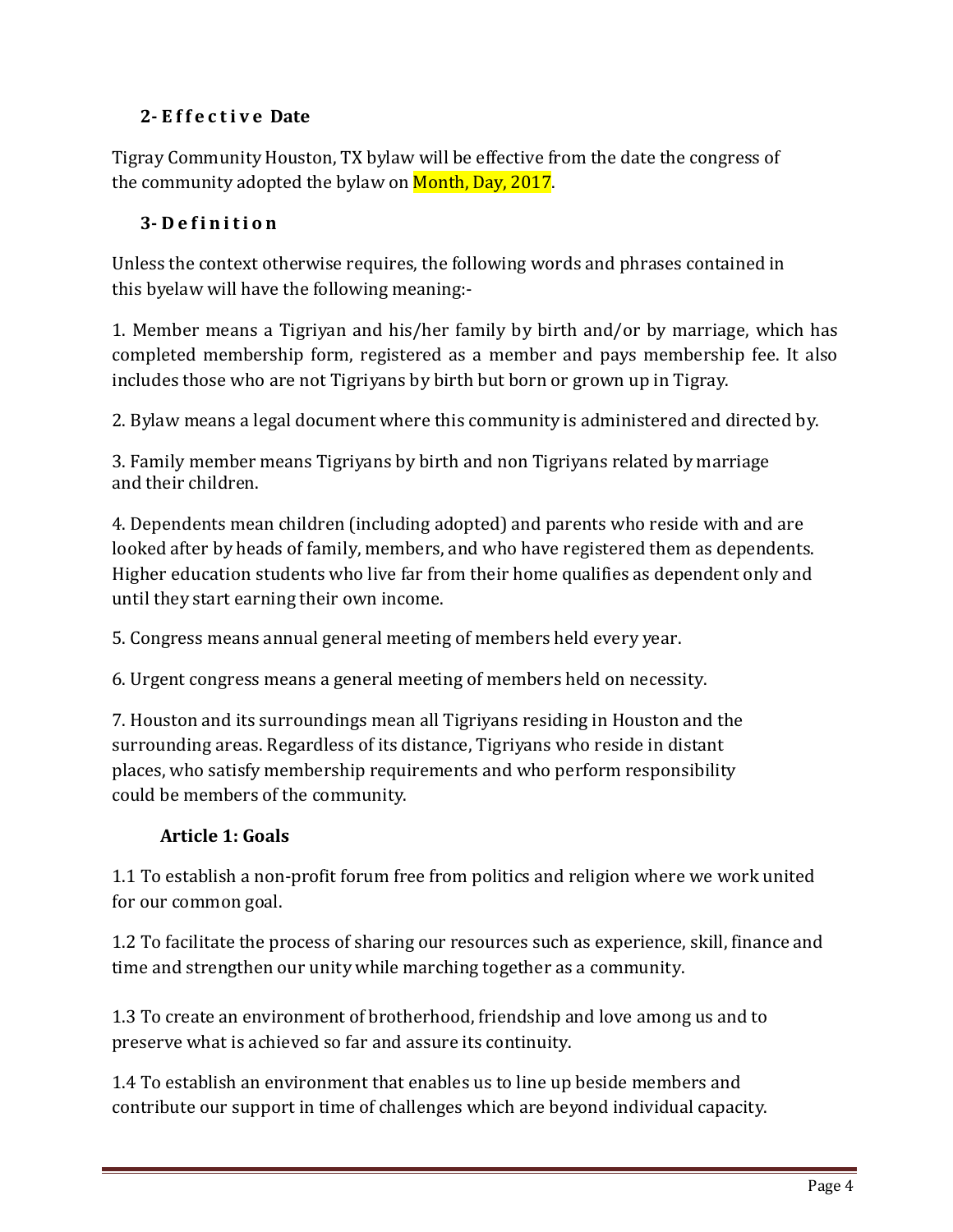1.5 To enable our children to comprehend and realize their Ethiopian identity, culture, history and language. To empower those who were born here and for those who came in their childhood to grow up with this understanding.

1.6 To provide complete services listed in this bylaw and other services that the members deserve but not mentioned here.

1.7 To allow for an open forum that assures members participation on internet and other products of technology communications that function on complete transparency and accountability.

# **Article 2: Management**

The Community will administer and manage its property pursuant to this bylaw. This bylaw is a document that consist relevant rules and procedures that enable to administer the community.

# **Article 3: Dissolution of the community**

In time when the community reached in a state where it becomes unable to provide the services listed in this bylaw because of few numbers of members or other reasons and pursuant to article 10 of this bylaw the general meeting decides so, the community will be dissolved and discontinues its function.

# **Article 4: finance and property of the community**

4.1 Any property of the community will always be in the name of the community and will never be in the name of individuals or other institution.

4.2 Finances of the community will be in a bank account number that will be opened under its name and will never be under individuals or other institution.

4.3 In the event pursuant to article 3 of this byelaw the community and stop it its function, all debts of the community will be paid off and the rest will be donated to a similar nonprofit institution in accordance with the decision of those members of that time.

# **Article 5: Membership**

A person could be registered as a member of the community when he/she satisfies the following requirements.

5.1 Be a Tigriyan, born or grown up in Tigray, or related by marriage or adoption.

5.2 who accepted this bylaw and is willing to accept and implement it.

5.3 Who has submitted completed and signed membership form.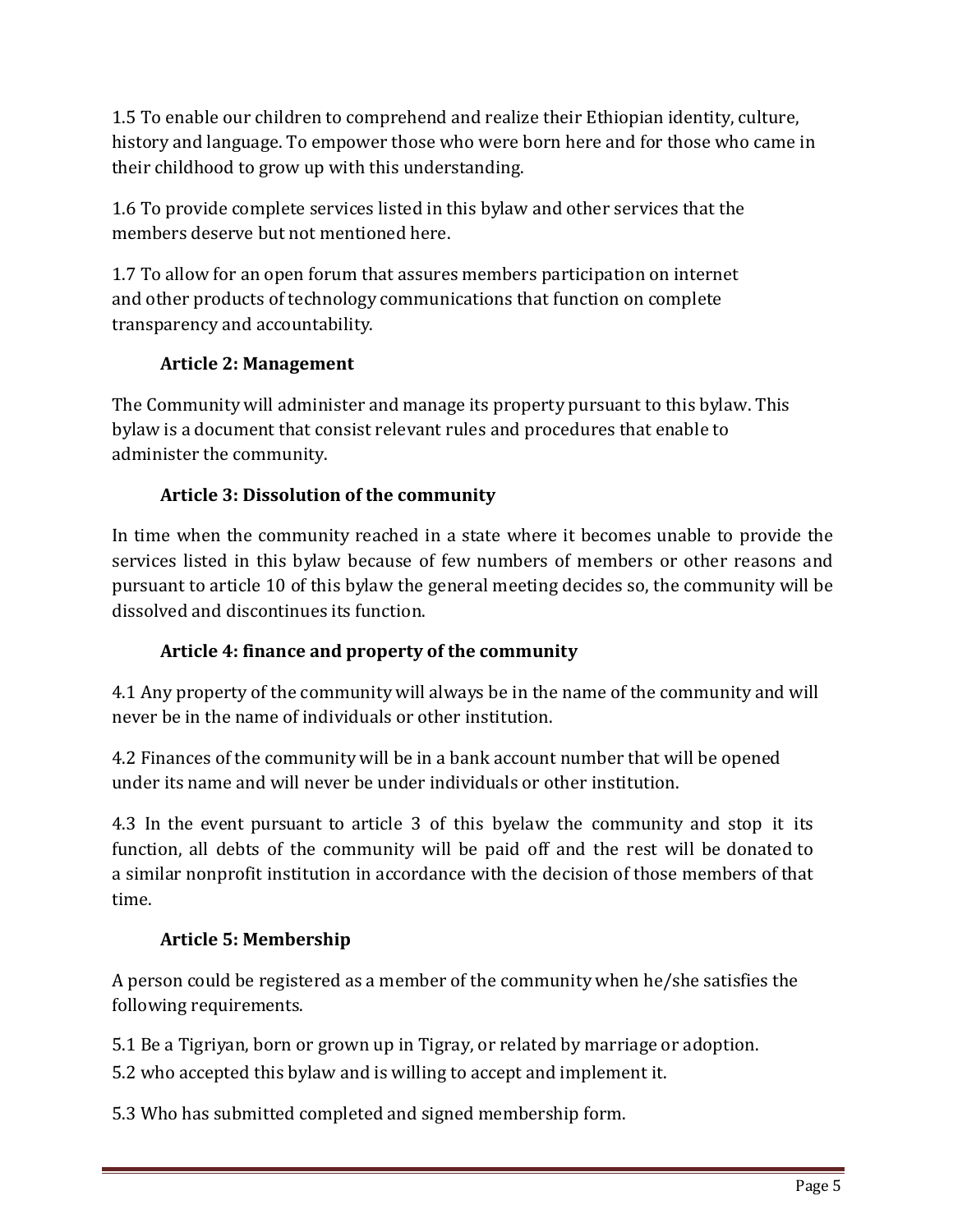5.4 Legally married husband and wife will complete a single form and are considered as one member.

5.5 18 years of age and above.

5.6 Individual members who meet their membership fee requirement of \$10 monthly, and couples who meet their membership fee requirement of \$15 monthly.

5.7 Any payment paid by members will serve to the goals indicated under the bylaw. When members either voluntarily or involuntarily stop their membership, they will not be reimbursed.

5.8 A person who wants to be member but could not complete the payments because of health problem, unemployment or lack of sufficient finance, has a right to apply in writing to the board. If the board is convinced with the reasons, the person could be registered as a member and all his membership rights will be preserved.

# **Article 6: Rights of members**

Provided others articles of this byelaw, member resisted in accordance with article 5 of this bylaw will have the following rights.

6.1 Attend in general meetings organized by the community, share ideas and opinions either in support or against the suggested notion, when an opinion is brought for decision, cast his/her vote or can abstain

6.2 Has the right to elect board member and other offices, be a candidate to be elected to serve in those positions and provide service when elected.

6.3 A board member who has completed his/her term of office can compete as a candidate for the second time. However, he cannot be elected more than two times consecutively.

6.4 Has full right to raise any question without any limitation and at anytime and anywhere (including regarding finance and property) and get an answer and suggestions for his questions.

6.5 When a member or member of his/her family faces a problem, the member will is subject to receiving non-monetary relief, including and not limited to moral, physical and emotional support, when the congress or the board upon considering the bylaw and other capacity of the community decides so.

# **Article 7: Responsibility of Members**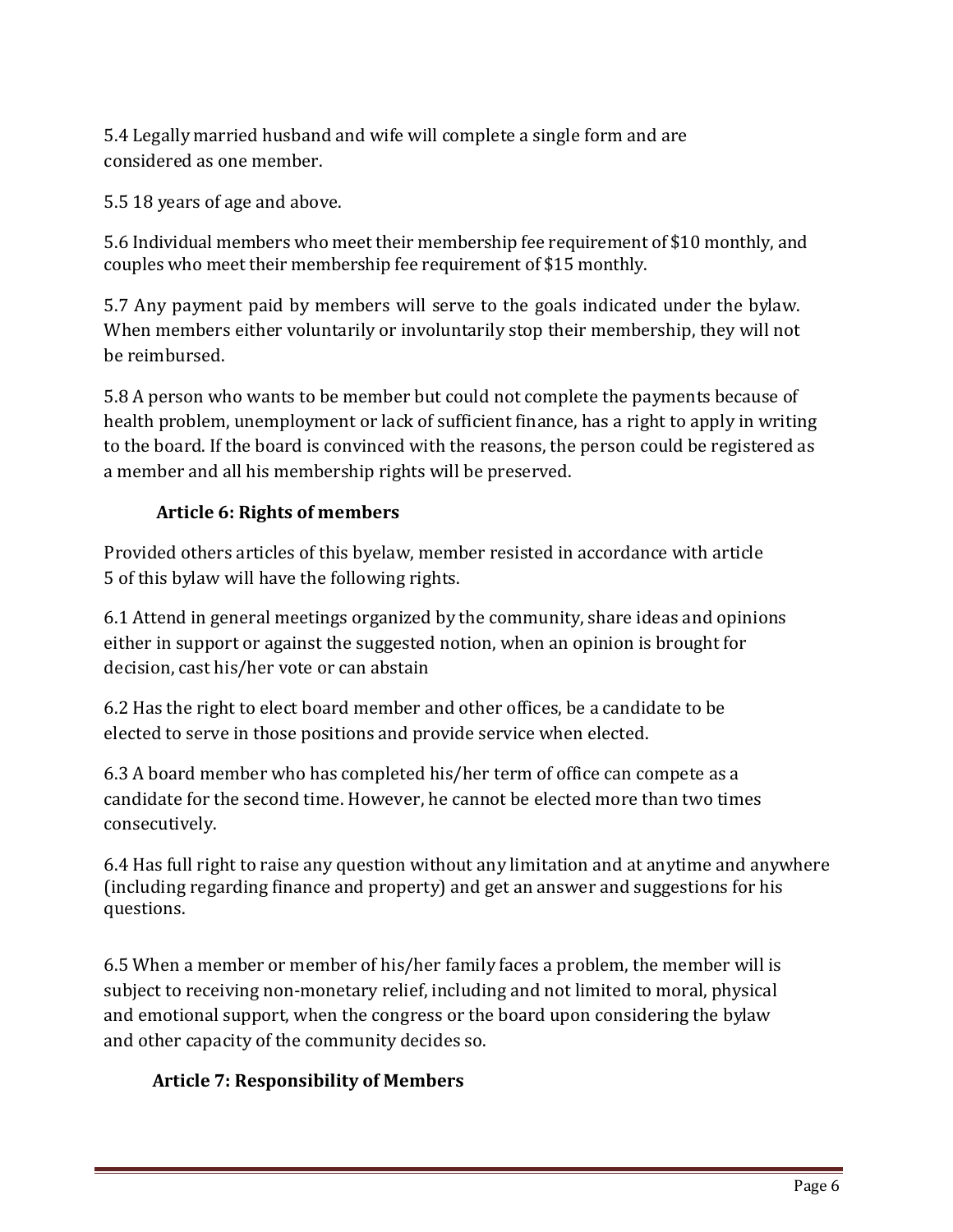Provided other articles of this byelaw remaining constant, one who is registered member under article 5 of this byelaw shall comply with the following responsibilities

7.1 Accept and implement provisions of this byelaw and other rules adopted by the community

7.2 Participate in meetings and campaigns organized by the community, inform the board in case of impossibility to attend.

7.3 Pay annual and monthly fees pursuant to article 5. One who has not paid for three or more months could be banned from the rights listed under article 6 until the amount is paid in full.

7.4 A member who could not satisfy the due payments because of unemployment or illness could apply to the board in writing. If the board considers the reason, the member may resume the membership and rights.

# **Article 8: General Meetings**

The community has the following three meetings.

8.1 Registered members under article 5 and those who fulfill their responsibilities listed under the bylaw can attend a congress meeting held at least once annually.

8.2 In a board meeting conducted at least once in three months.

8.3 In an executive meeting conducted at least once every month.

8.4 Urgent congress will be assembled when the board deems its importance or when more than one third of the members of the community request under their signature

8.5 Urgent meeting of the board can be assembled when the chairperson of the board finds it necessity or when more than one third of the members of the board sign and request.

8.6 In case of emergency, chairperson of the executive body can hold urgent meeting of the executive members.

## **Article 9: Meeting Procedures**

9.1 Agenda for the day will be presented by the secretary and be approved.

9.2 The secretary registers minutes of the meeting.

9.3 Participants will get chance without discrimination to express their opinions.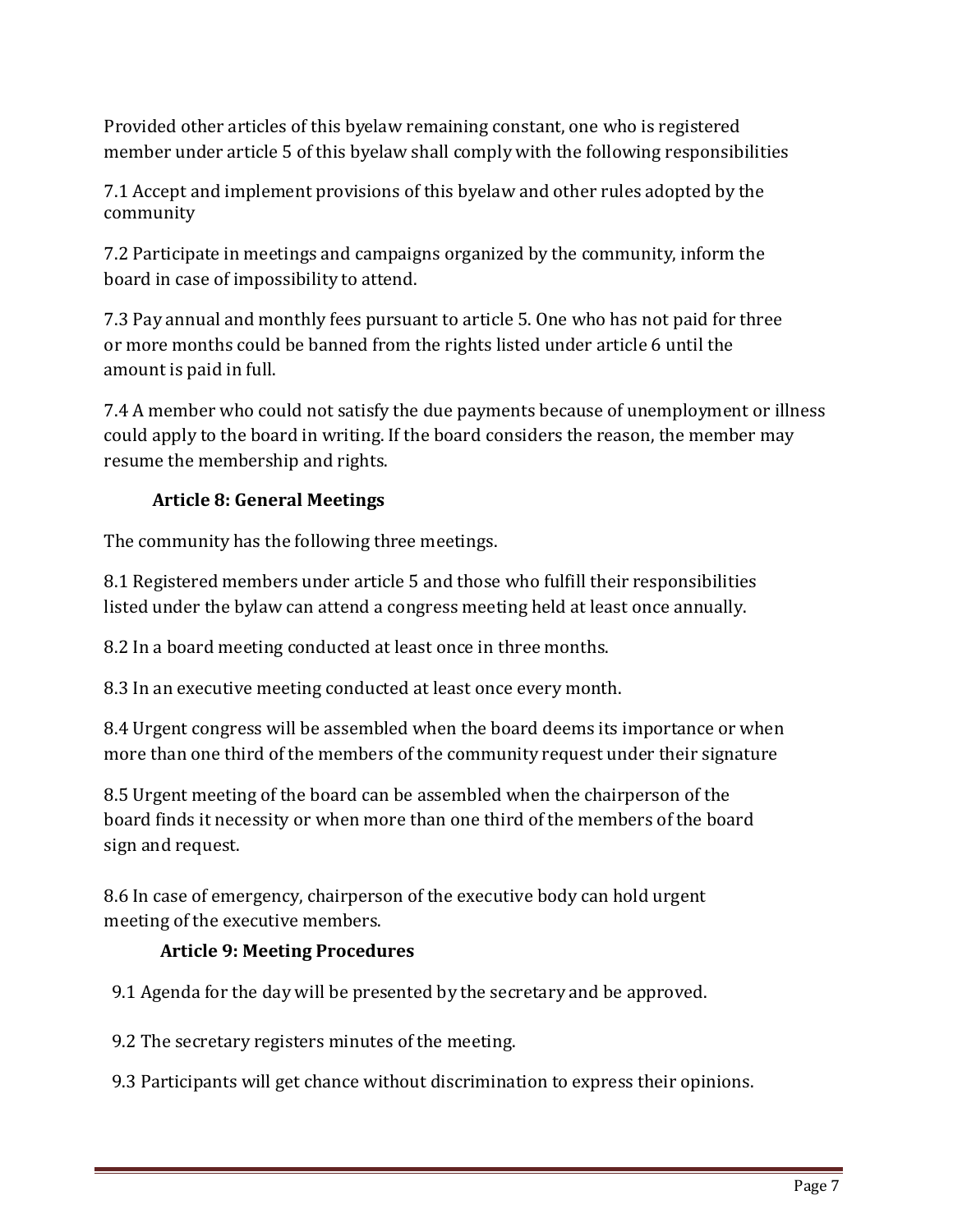9.4 The Chair person can dismiss a meeting and postponed it in case of disagreement of participants of the meetings and in a situation of impossibility of conducting peaceful meeting.

### **Article10: Congress**

Formal (annual) meeting performs the following activities.

10.1 Listens and evaluates report of performances of the board, executive and other committees.

10.2 Determines the plan and budget for the coming year, upon board recommendation.

10.3 If necessary, it can elect board members and other sub committees.

10.4 Discusses and decides on different issues of the community listed in the agenda.

10.5 When situation requires so, it can amend provisions of the byelaw, repeal or adopt new articles.

10.6 Dismisses peace disrupters and violators of byelaw from

membership.

#### **Article 11: Urgent congress**

The board can call an urgent meeting when one of the following circumstances is satisfied.

11.1 To discuss and pass a decision of the survival of the community.

11.2 When number of members is less than two third.

11.3 When at least one third of members who satisfied their responsibility request for urgent meeting.

#### **Article 12: registration of congress attendants**

Members who came to attend a meeting can attend the meeting after verifying their responsibility and being registered in a meeting file.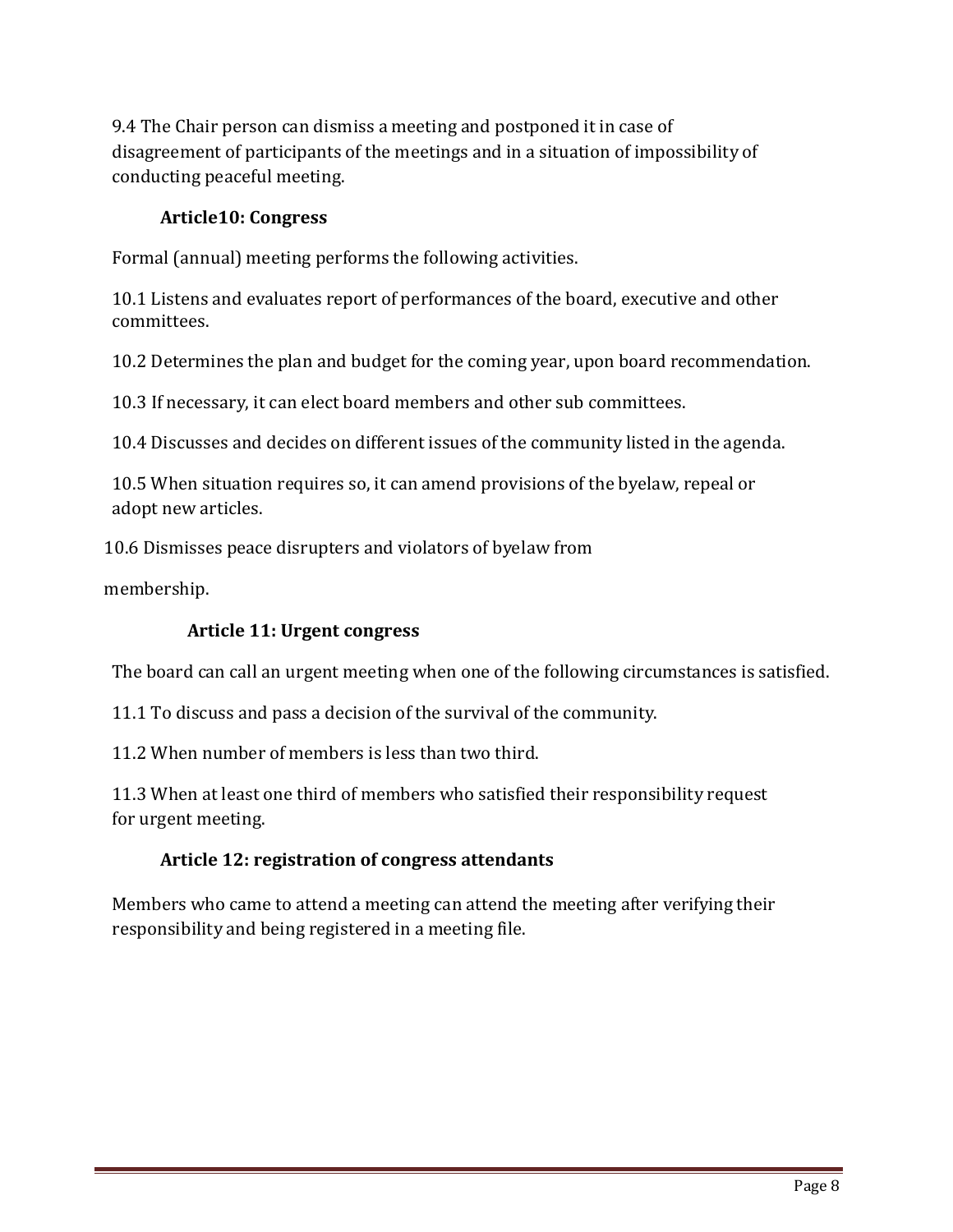## **Article 13: Quorum**

Above half or 50% registered members under article 11 who satisfied their responsibility could satisfy a quorum to conduct a meeting.

## **Article 14: Procedures in the Congress**

14.1 The chair person could open meeting of a congress to commence its activity.

14.2 Meeting is conducted after the chair person approves all rules of the byelaw are met.

14.3 Minutes will be registered by the secretary.

14.4 The meeting of the congress comes to an end by the chair person after the chair person, vice chair and secretary read and signed the minutes.

## **Article 15: Agenda of the Congress**

15.1 The secretary reads agendas suggested by the board and by members attending the meeting.

15.2 Points of discussion will be those topics listed in the agenda.

15.3 If the members of the congress permit so topics not listed in the agenda could be

discussed.

## **Article 16: Voting in the Congress**

16.1 One member will have only one vote.

16.2 Though spouses are registered jointly, each of them will have one voice.

16.3 Only attendants of meeting can vote.

16.4 Voting could be accomplished by card or by raising hands.

16.5 The chair person declares the result of the vote to meeting

participants.

## **Article 17: Decision of the Congress**

Provided other articles of this byelaw remaining constant, an opinion is considered accepted when it is supported by the majority of the attendants.

**Article 18: Board**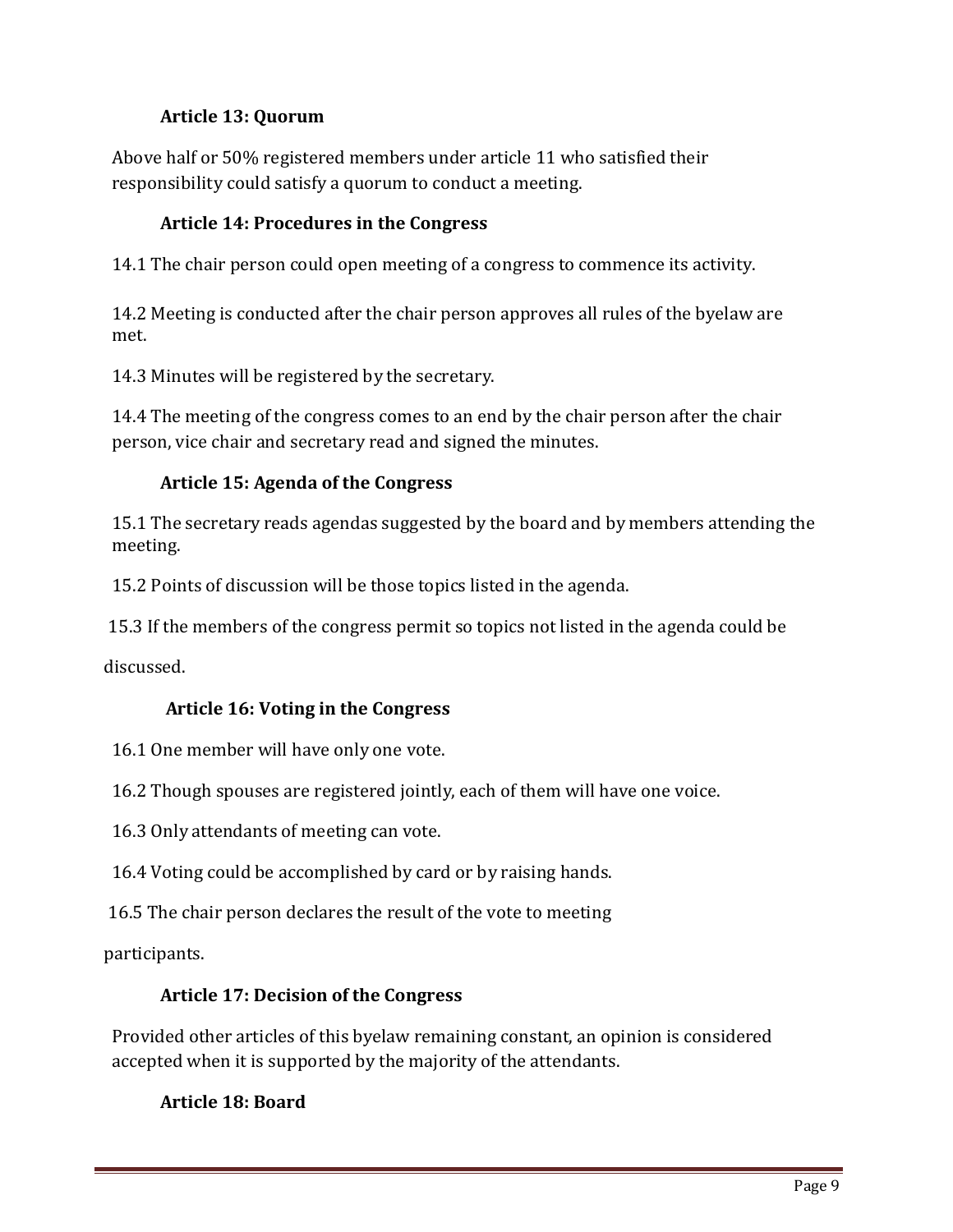18.1 It is the highest power of the community next to the congress and it consists of 7 members elected by the congress meeting.

18.2 Term of office of the board is two years. They stay in their position until incoming members are elected, transfer of property is thoroughly completed and elected members begin their responsibility.

18.3 Members of the board are not paid for the service they provide.

18.4 The board passes reaches a resolution through vote that attained majority vote.

18.5 All reports from the executive and sub committees directed to the congress will be done in written form and through its own internet forums.

# **Article 19: Power and responsibility of the Board**

19.1 Monitors activities of the executive and sub committees and follows the practical implementation of the decisions of the congress.

19.2 Prepares and presents annual plan and budget to the congress for approval.

19.3 Demotes and returns back to board membership those incompetent members of the executive and replaces them with other members of the board.

19.4 Approves that members are meeting their responsibility, the rights of members are preserved fully and members are achieving sufficient service and benefits according this byelaw.

19.5 Follow and control income and expenses of the community. It is the right and the responsibility of all members of the community to view and control bank account of the community through internet.

19.6 Fully control and support activities of sub committees.

19.7 If found necessary, to take proper procedural measure on members that may include suspension from membership.

19.8 Prepare legal documents that serve the function of the

community.

## **Article 20: Executive**

Executive is an organ established by the board. It effectuates decisions of the general congress, the board and runs daily activities of the community. It is accountable to the board. The following are the members of the executive.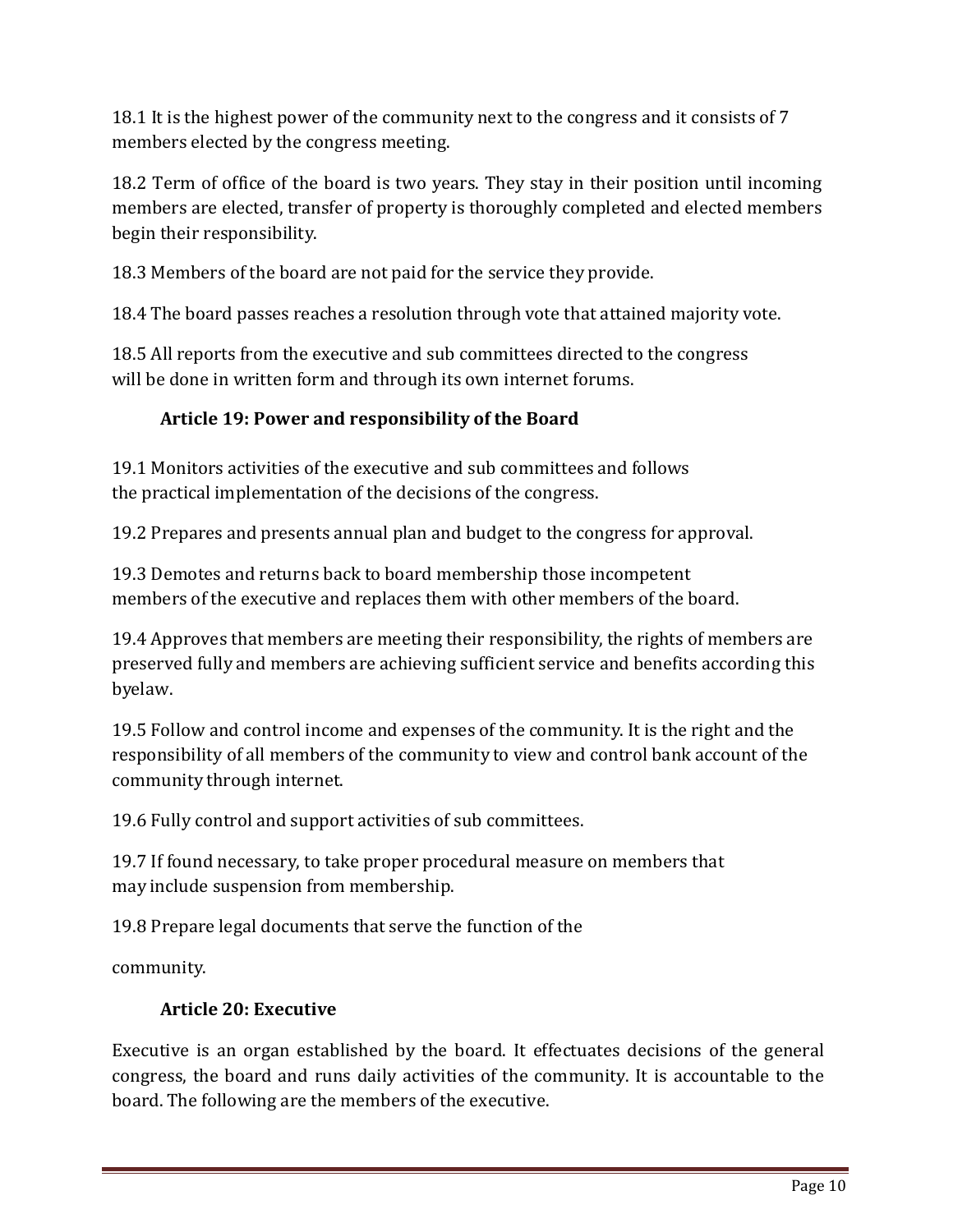**20.1 Chair person**

**20.2 Vice chair person**

**20.3 Secretary**

**20.4 Accountant**

**20.5 Treasurer**

#### **Article 21: Powers and responsibilities of the Chair Person**

21.1 The Chairperson is the leader and monitors the daily activity of the community

21.2 Together with the Vice Chairperson and the secretary prepares agendas for the congress, board and the executive.

21.3 Calls meetings of the congress, board and the executive.

21.4 Chairs meetings of the congress, board and the executive.

21.5 Is the official representative of the community, the chair person attends meetings and other activities on behalf of the community. However, the chair presents the reasons of the meeting the community is invited to participate to the board and attends the meeting after the board decides on its acceptance and importance.

#### **Article 22: Power and responsibility of Vice Chair Person**

22.1 Together with the chair person and the secretary prepares agendas of the congress and the board.

22.2 Represents the chair person in the absence of the chair person.

22.3 As representative of the executive v/chairperson leads and collaborates with public relation committee.

22.4 Performs assignments given by the congress and the board to

him/her.

## **Article 23: Powers and responsibilities of the Secretary**

23.1 Together with chairperson and vice chair prepares agendas for the congress, board and the executive.

23.2 Registers members, keeps records and delivers Identity cards.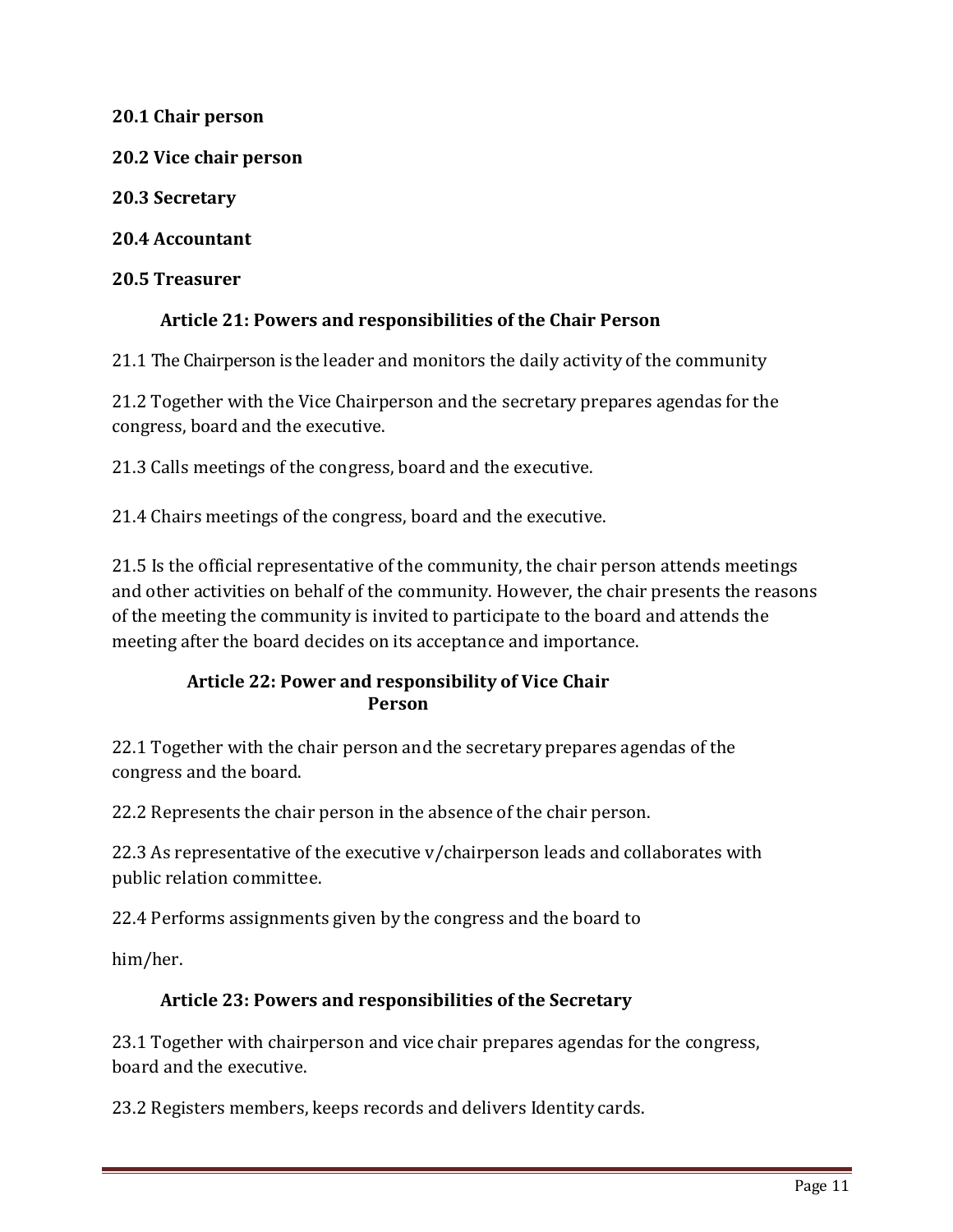23.3 Attends meetings of the board and the executive and will be responsible for taking the minutes.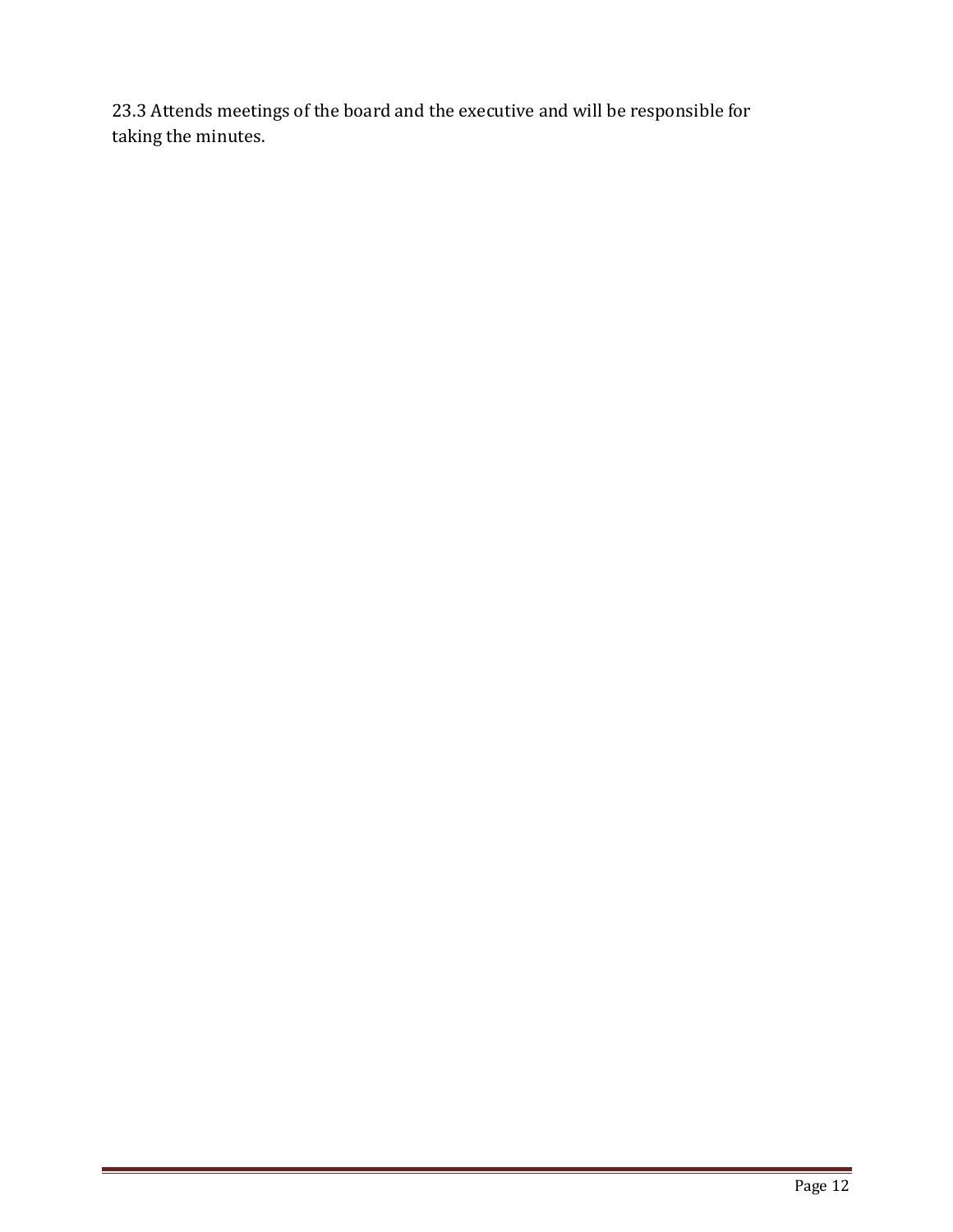23.4 Signs on minutes after the secretary read the minutes with the chair person and v/chair.

23.5 Ensures the minutes are signed by the board and executive members.

23.6 Disseminates necessary information to members.

23.7 Assures the proper handling of the documents of the community.

23.9 Keeps the stamp of the community and distributes letters prepared by respective community officials to indicated persons.

23.10 Represents the executive, leads the media and communication subcommittee and collaborates with it.

23.11 Performs other activities assigned to him by the board or

executive.

#### **Article 24: Powers and responsibilities of the Accountant**

24.1 Keeps all accounting records of the community.

24.2 Ensures all income is collected through official receipt and all payments are done according to the budget.

24.3 Complete account's files and submit monthly reports of income and expenses to the board through board's forums on the internet.

24.4 Collaborates with the audit committee by presenting incomes and expenses during auditing.

24.5 Ensures that all incomes of the committee collected by receipt and deposited in the community bank account.

24.6 Represents the executive, collaborates with all sub-committees.

24.7 Performs other tasks provided by the board and the

executive.

## **Article 25: Power and responsibility of the**

#### **Treasurer**

25.1 Collects income of the community and provides receipt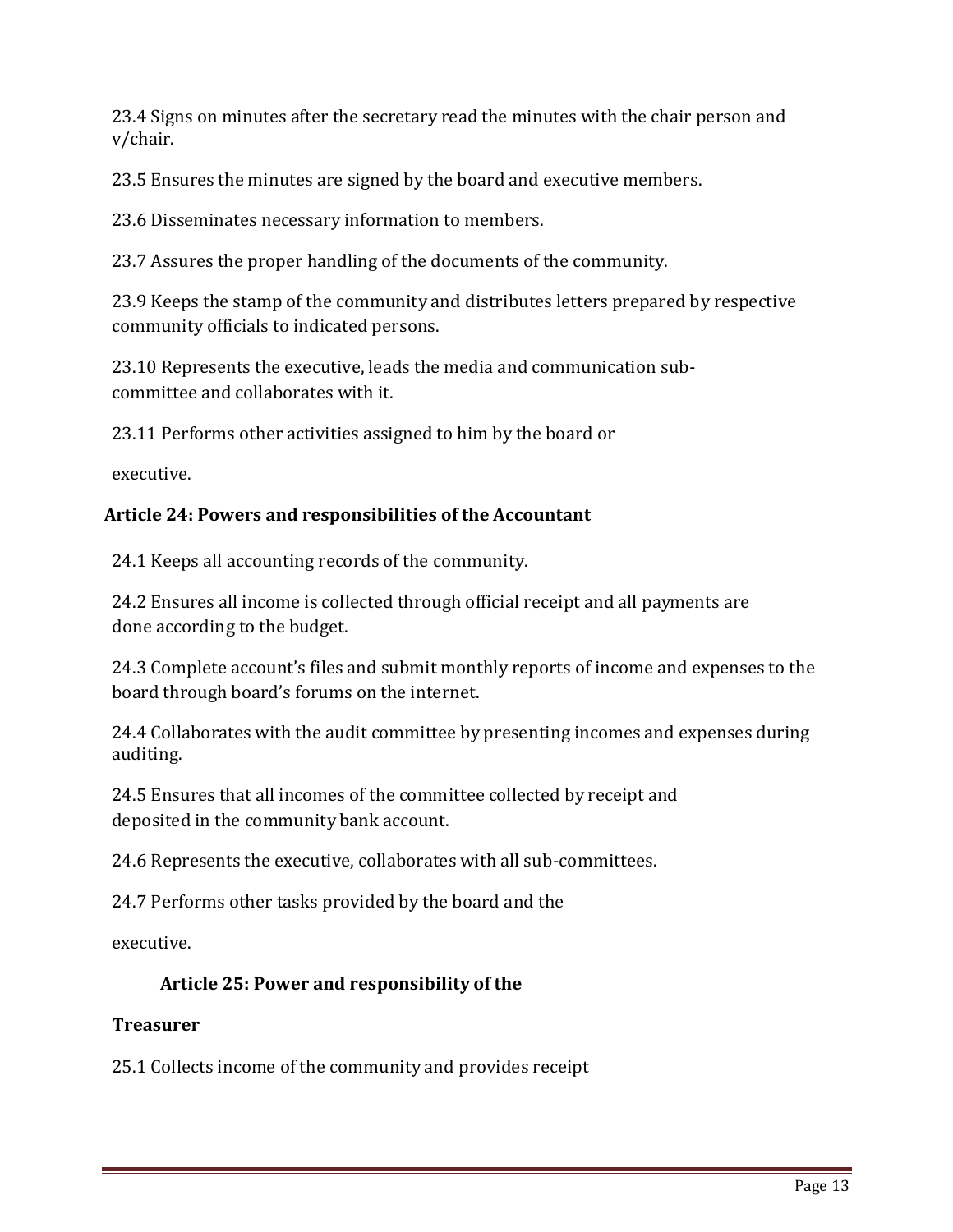25.2 Deposits in the bank account of the community the money collected by providing receipts.

25.3 Organizes and submits monthly report and necessary documents to the accountant.

25.4 Collaborates with audit committee in providing documents and bank account in time of auditing.

25.5 Keeps community's bank check. Performs payments permitted regular and other payments done by the executive and signed by the chair person. It submits through email copy of every check within three days to the accountant. She/he also sends detail income and expense every month to the board.

25.6 Represents the executive, leads and collaborates with fund raising committee.

25.7 Performs other assignments given to him/her by the board or

executive committee.

#### **Article 26: Sub Committees**

Tigray community Houston provides services listed in this bye law and other services, gathers volunteer services from its members and nonmembers to fulfill its goals through the sub committees. Accordingly, the following four sub committees are established. Each of these sub committees are led by three leaders: chair person, secretary and a member and their term of office is two years. The sub-committees are:

## **1. Community Relations**

- **2. Media and Communication**
- **3. Education Committee**
- **4. Fund Raising Committee**
- **5. Events Committee**

#### **Article 27: Functions and responsibility Community Relations**

27.1 Is accountable to the executive committee and its relations will be with the vise chairperson of the community.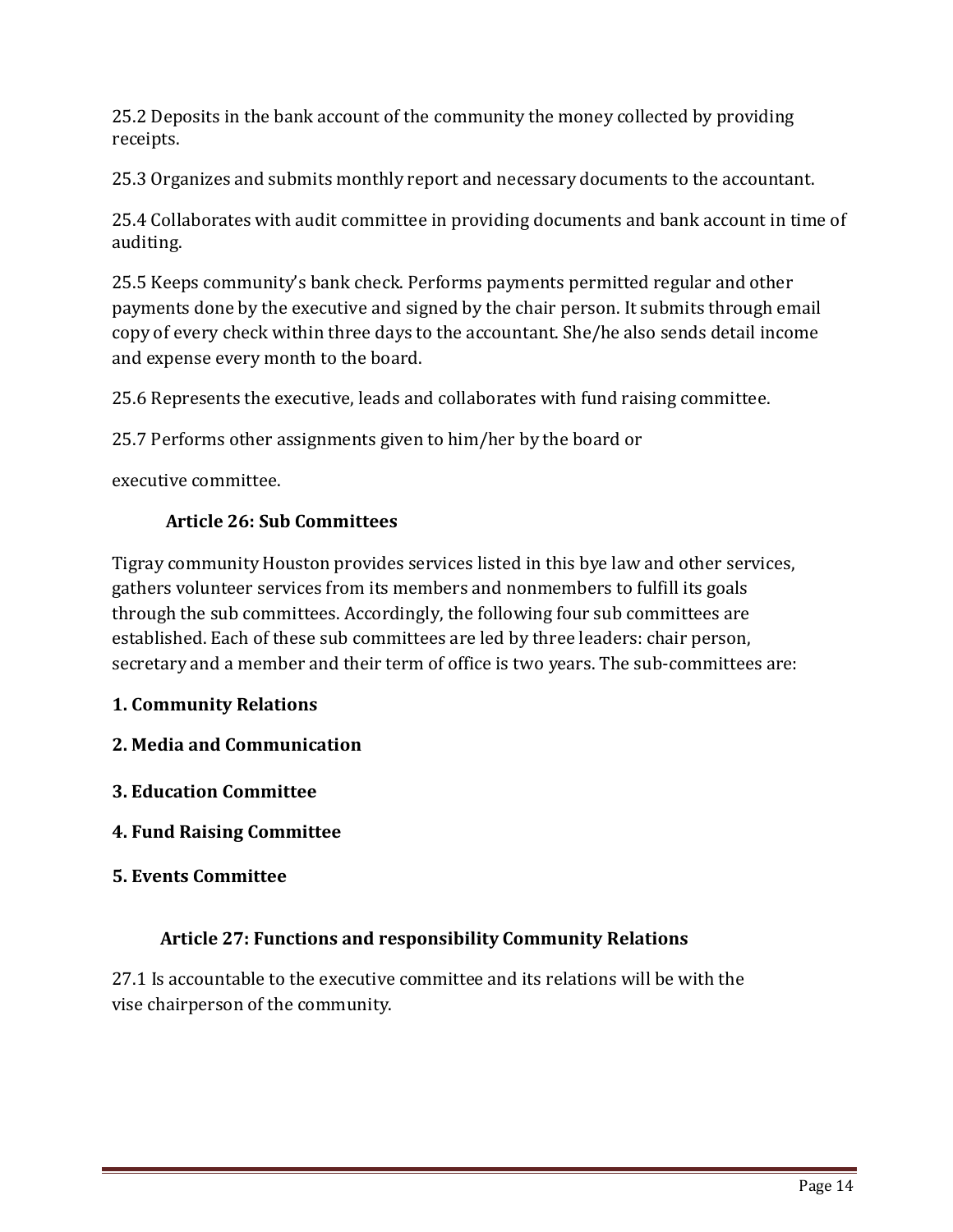27.2 Strives to solve misunderstandings created among members.

27.3 Takes settlers who came from our country to responsible office of refugee, assists in completing forms, introduces the life in that area looks like and provides support if its capacity so permits.

27.4 Renders consultancy service to community members and non-members who are adjudicated by court to receive community advices

27. 5 Retrieves to assist members who suffered from job loss due to sickness or other reasons. The source of the support could be government, non-government or from members.

27.6 Organizes a peacefully demonstration in case of violation of rights of our members or participates in demonstration where our community need to attend.

## **Article 28: Duties and responsibilities of Media and Communication**

28.1 Is accountable to the executive and functions under the secretary.

28.2 Administers and takes care of the website of the community.

28.3 open forums of the board, students and members.

28.4 Assures the dissemination of language and other educational preparations to beneficiaries in a website as organized by education committee.

28.5 Posts message that emanate from different committees on the website.

28.6 Entertains forwarded ideas from members to encourage culture and interest of poem and short articles. For this purpose it allocates space in the website.

28.7 Entertains by assigning space on the website to arts and creativity of our school

children.

## **Article 29: Duties and responsibilities of Education Committee**

29.1 Is accountable to the executive committee and functions under the Accountant.

29.2 Provide learning tools via the community's website in Tigrigna and Amharic language to our children and others who may find it instructive.

29.3 Develop learning seminars for students during spring and summer breaks.

29.4 Makes ready books, videos and others not listed in here that helps to promote our language, culture and generally our Ethiopian identity.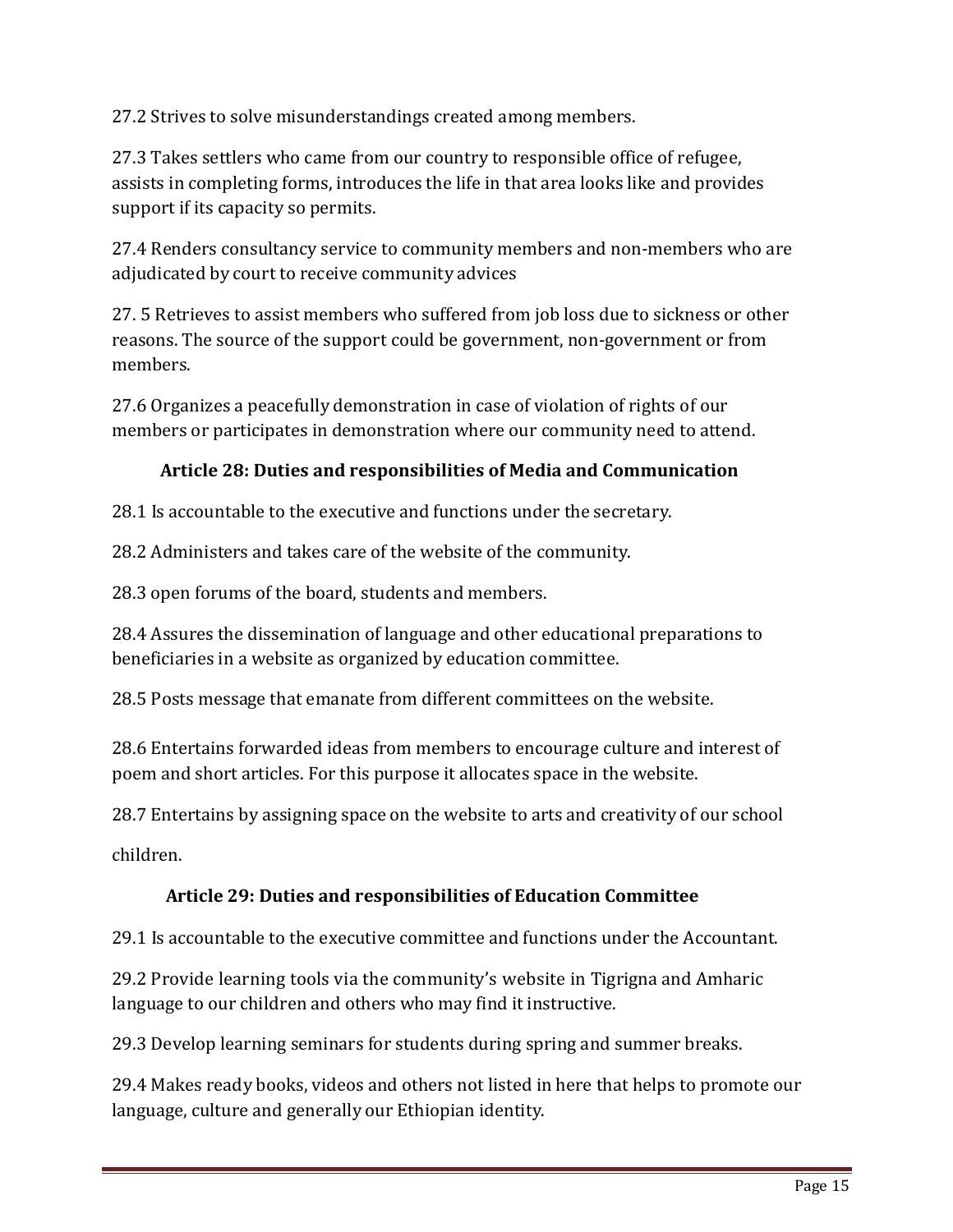29.5 Provide our children tutorial services by phone, website and other products of new technology to enhance their academic capacity and to complete their education.

29.6 Teaches English language to new comers.

29.7 It takes as its goal and teaches all members how to use internet.

29.8 Facilitates seminars for our growing youth about dangerous situations that they should be aware of.

29.9 Organize an annual picnic event to incorporate educational and sporting events intended for children and the youths as well as an interactive avenue for the adults of the community.

## **Article 30: Duties and responsibilities of Fund Raising Committee**

30.1 Is accountable to the executive and functions under the treasurer of the community

30.2 Researches availability of funds from US government [Federal or State] and other non- government institutions that is donated to communities like ours. If it exists, it facilitates official letter to be written by the chairperson of the community.

30.3 Organizes and leads fund raising forums of our

community.

30.4 Designs and coordinates the initiatives and

financing of the community's culture center.

## **Article 31: Audit Committee**

31.1 Established by the general meeting of members that is assembled before the congress meeting. It consists of three members chair person, secretary and a member.

31.2 Term of office of Audit committee is from the time it is established to regular congress meeting.

31.3 Audit committee is accountable to the General meeting.

## **Article 32: Responsibility of the Audit Committee**

32.1 Audits the proper handling of incomes and payments and assures the board that the financial statements reflect the organization's financial condition 32.2 Assures if incomes and expenses are carried under legal documents

32.3 Assures proper handling of all properties of the community and verifies all financial affairs are carried out ethically.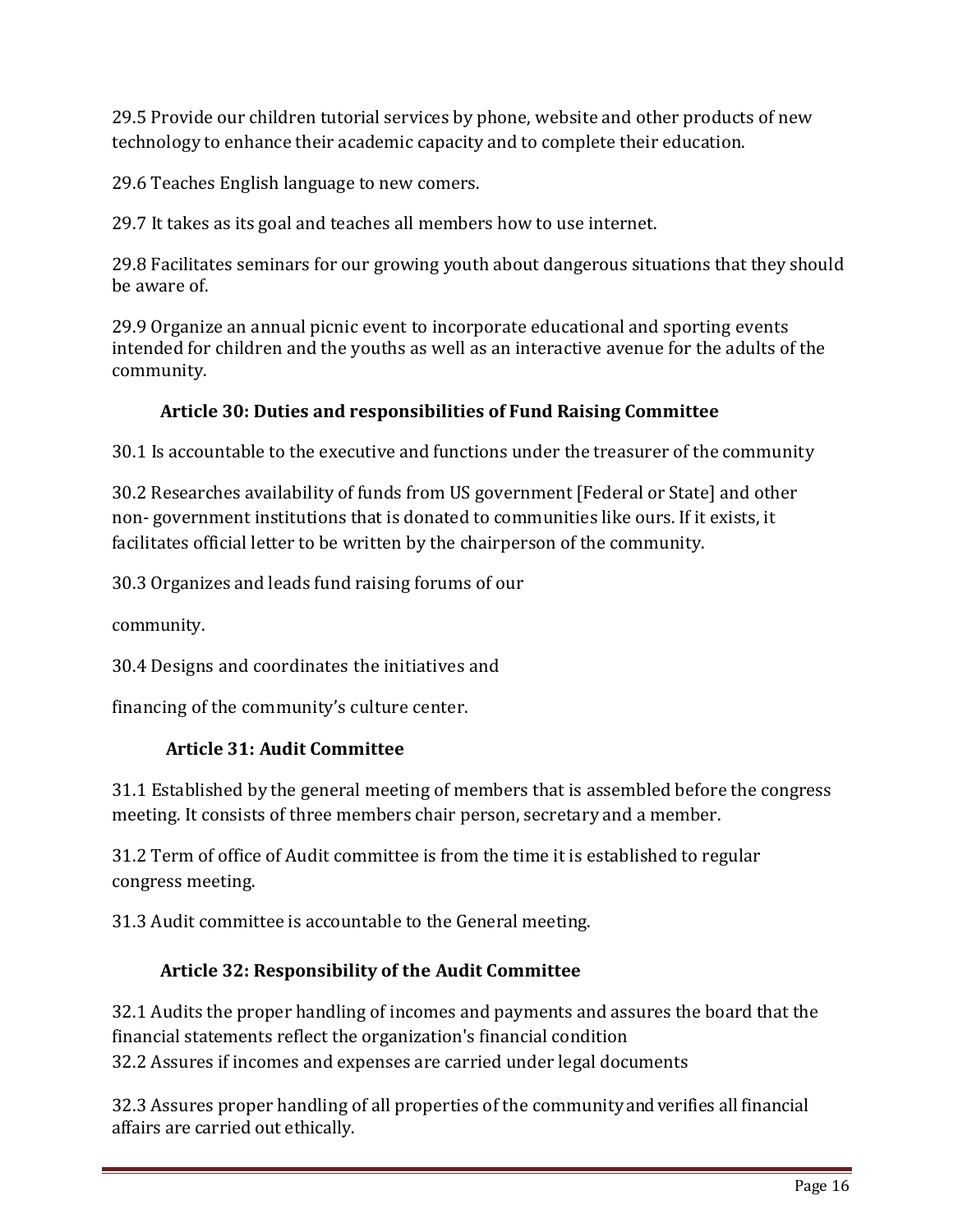32.4 All community members [from members of the board to the ordinary members] are ordained to fully cooperate with the Audit committee during execution of its task.

#### 32.5 Oversee the audit process

32.6 After the Audit committee completes its audit, it presents its findings to the general meeting.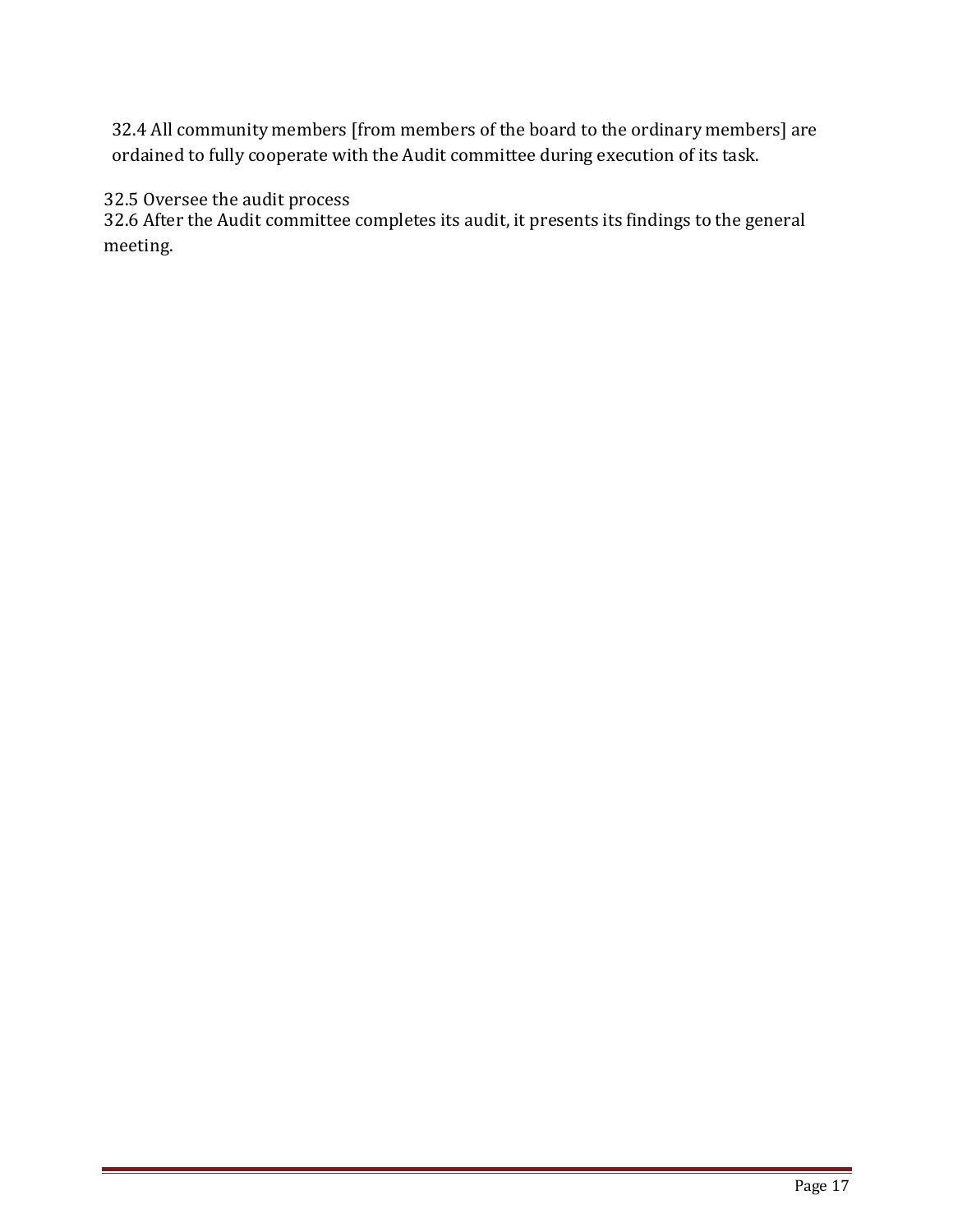## **Article 33: Election committee**

This committee serves during the transitional period between the outgoing and incoming elected members to facilitate a smooth transition. It is elected during the congress meeting by participants and consists of three members.

## **Article 34: Power and responsibility of election committee**

34.1 Assures voters satisfy the requirements listed under article 7 and 37 of this byelaw.

34.2 Accepts nomination of candidates to the board and sub committees from congress meeting members.

34.3 Assures that candidates satisfy requirements of article 36 of the byelaw and introduces candidates to congress participants.

34.4 Voting could be done with voting cards or by raising hands.

34.5 After the completion of the voting process, it immediately counts the vote in front of voters and declares the result.

34.6 Minutes of the process and result of the voting will be registered and signed by the voting committee and submitted to the newly elected secretary of the congress.

34.7 The voting committee stays in its position until the transition from the outgoing to the incoming committee is completed.

## **Article 35: Election**

35.1 All elections of the community are carried out by the election committee elected by the congress.

35.2 Election of different committees is conducted every two years in a formal congress and in urgent congress meetings.

## **Article 36: Requirements of a Candidate**

All candidates who compete to serve the community in all committees of the community should satisfy the following requirements.

36.1 When they stand to be candidates to the election, they should not be leaders of any religious, political or any levels of institution (s). As such, this will avoid any and all negative influences that could be created by conflict of interests and multiple of positions.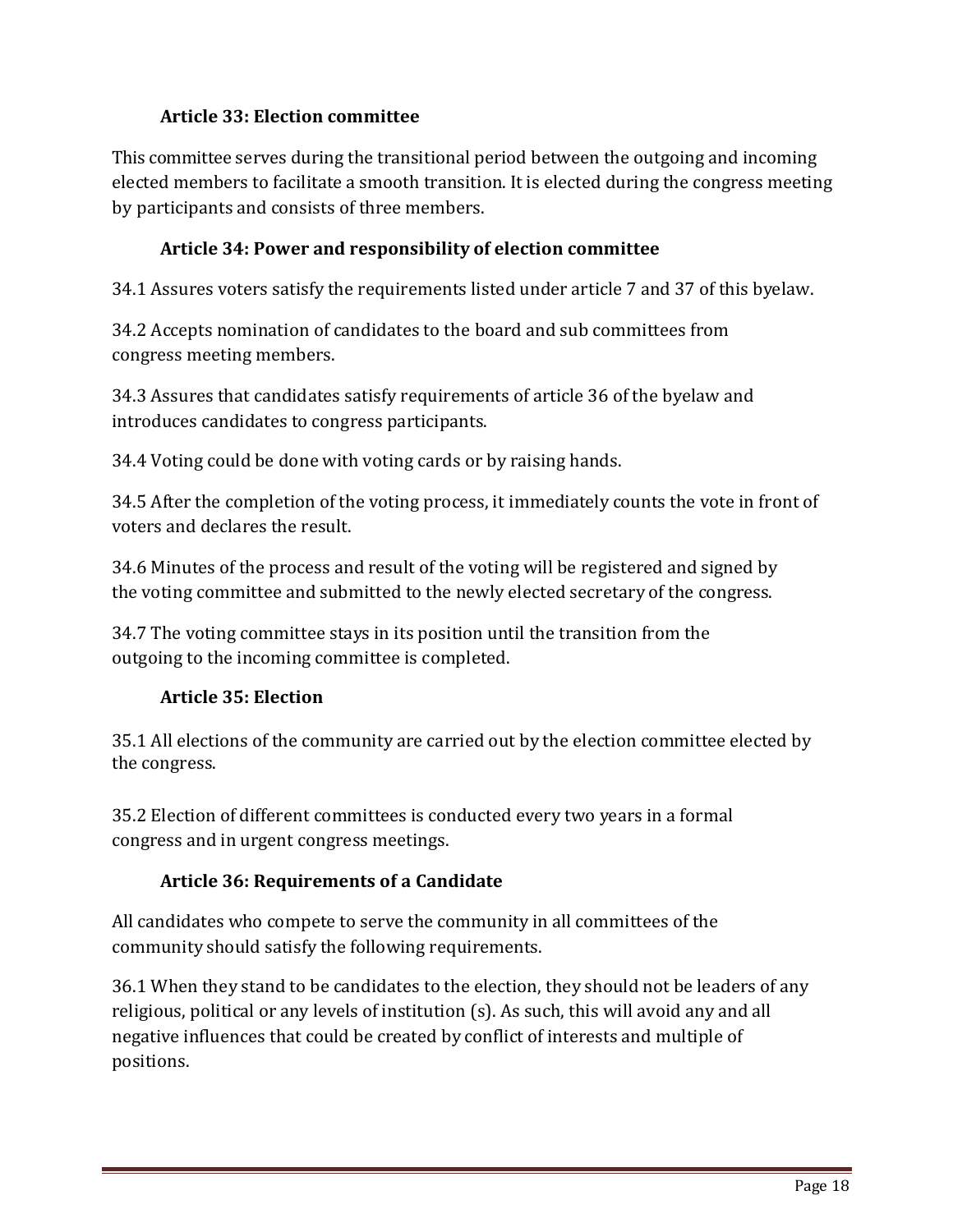36.2 The candidate must be a registered member at least six months before the election, who has met his/her membership fee requirements as well as other payments (pledge/donation) with no remaining outstanding balance.

36.3 Only one person from one family could qualify as a candidate for

election.

# **Article 37: Requirements of voters**

Should be registered member at least six months before the election, and paid their monthly and other payments and have no remaining balances for more than three months.

# **Article 38: Election Procedure**

38.1 After assuring quorum of the meeting is satisfied under article 13, election committee accepts nomination of candidates.

38.2 List of candidates will be checked that candidates satisfy the requirements under article 36.

38.3 10 candidates to a congress and 5 candidates to each committee will be nominated.

38.4 Election could be done through voting cards or by raising hands.

38.5 Voting results of every candidate will declared on the same day to members.

38.6 Candidates who won the top 7 votes will be members of the board. If the

 $7^{\rm th}$  vote is a tie then re-election will be conducted among the two.

38.7 Three members will be elected for each sub-committee.

38.8 The board will have two and each sub-committee will have one reserve and all reserve members will be from those non-elected with highest votes.

# **Article 39: Electing absent members**

A volunteer member who satisfies the requirements could be a candidate to a position in his absence.

# **Article 40: Replacing of Member of a Committee**

A member of a committee who resigned from his/her position before the expiration of the term of office will according article 38 number 8 must be replaced by the reserve member.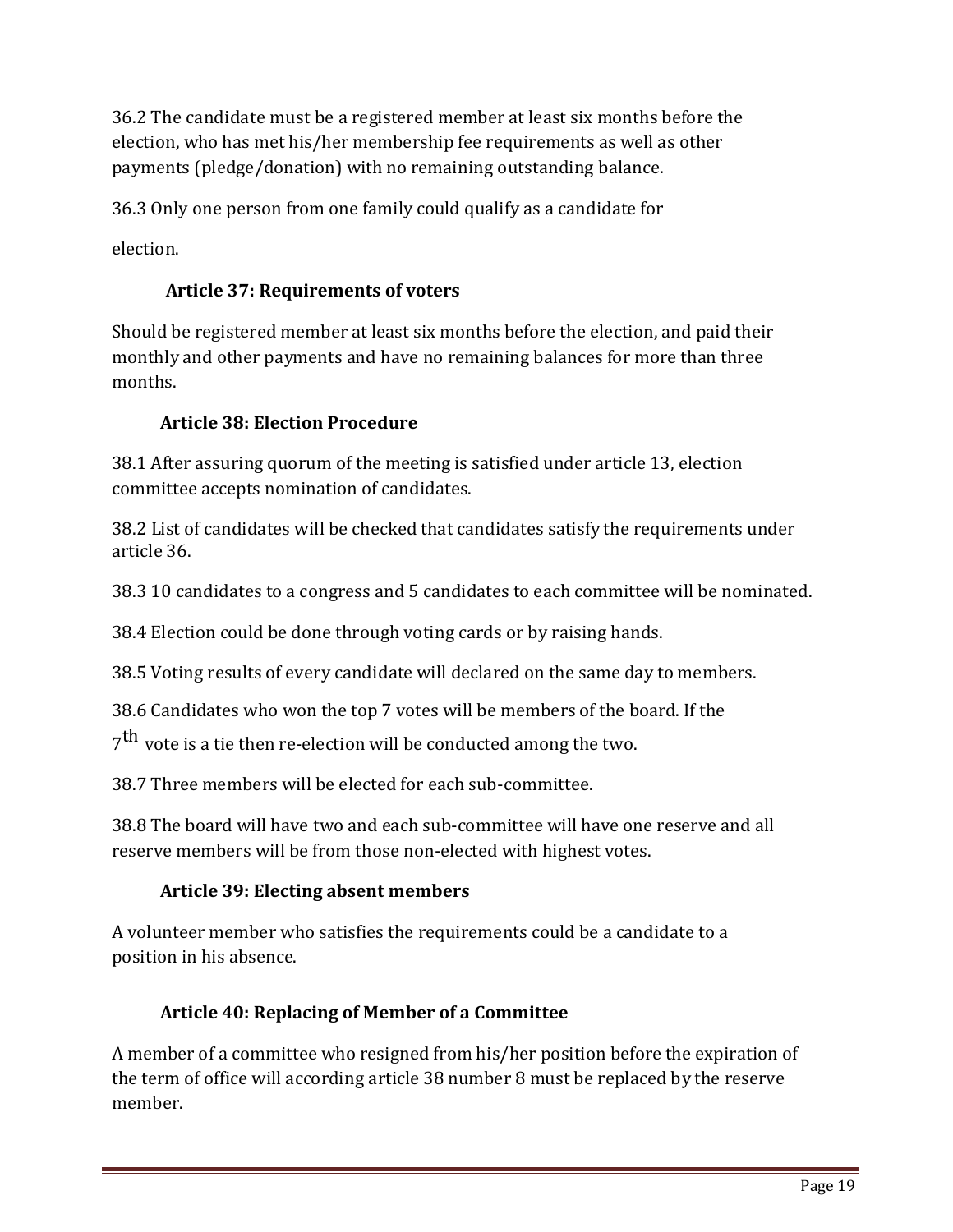## **Article 41: Property management in Transition**

41.1 Newly elected board member start working in their position after files, finance and property transition from old members is completed.

41.2 Old committee transfers documents, finance and property to the newly elected committee in the presence of the election committee.

41.3 Transfer will be completed upon approval of documents, finance and property by the election committee.

41.4 All members of the outgoing and incoming executive members and election committee will sign on the transfer document and all will take copies of the quitclaim

41.5 The new executive committees start its function starting from the time it received the finance and property.

41.6 Transition should be completed within one week.

## **Article 42: Procedures of measures**

42.1 The board passes a decision after careful survey that a member has violated procedures of the bylaw and the violation disrupts the peace of the community or affects the community. The decision could go up to suspending from membership.

42.2 One member of the board

a) If unable to perform his/her duties because of change of residence out of Houston and its surrounding.

b) If a member of the board is absent from a meeting of the board for more than one

time;

c) if did not satisfy the requirements stated under article 31;

d) As stated under article 40, if he voluntarily resigns from community membership, he will be replaced by another.

42.3 Other than reasons listed under this article number 2, a member of the board is removed from his position only when the case is brought to and decided by the congress.

## **Article 43: Procedures for Returning Members**

43.1 A member suspended from membership by the board has a right to appeal to the congress. If the congress dismisses the decision of suspension by the board, the